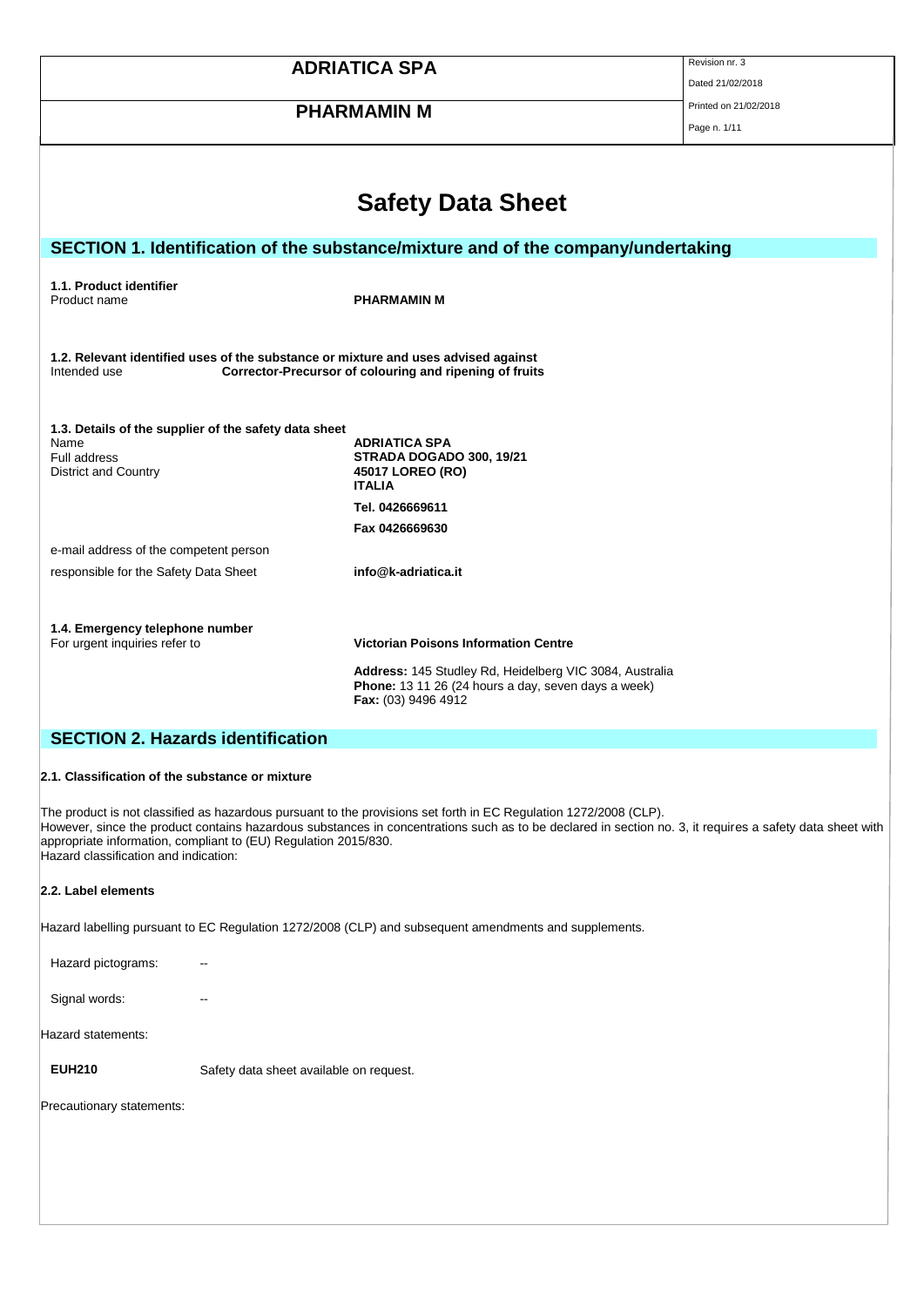| <b>ADRIATICA SPA</b> | Revision nr. 3        |
|----------------------|-----------------------|
|                      | Dated 21/02/2018      |
| <b>PHARMAMIN M</b>   | Printed on 21/02/2018 |
|                      | Page n. 2/11          |

#### **2.3. Other hazards**

On the basis of available data, the product does not contain any PBT or vPvB in percentage greater than 0,1%.

### **SECTION 3. Composition/information on ingredients**

--

#### **3.1. Substances**

Information not relevant

#### **3.2. Mixtures**

Contains:

| <b>Identification</b> | $x =$ Conc. $%$ | Classification 1272/2008 (CLP) |
|-----------------------|-----------------|--------------------------------|
| <b>BORIC ACID</b>     |                 |                                |
| CAS 10043-35-3        | $1 \le x < 1.5$ | Repr. 1B H360FD                |
| EC 233-139-2          |                 |                                |
| INDEX 005-007-00-2    |                 |                                |

The full wording of hazard (H) phrases is given in section 16 of the sheet.

### **SECTION 4. First aid measures**

#### **4.1. Description of first aid measures**

EYES: Remove contact lenses, if present. Wash immediately with plenty of water for at least 15 minutes, opening the eyelids fully. If problem persists, seek medical advice.

SKIN: Remove contaminated clothing. Wash immediately with plenty of water. If irritation persists, get medical advice/attention. Wash contaminated clothing before using it again.

INHALATION: Remove to open air. In the event of breathing difficulties, get medical advice/attention immediately. INGESTION: Get medical advice/attention. Induce vomiting only if indicated by the doctor. Never give anything by mouth to an unconscious person,

unless authorised by a doctor.

#### **4.2. Most important symptoms and effects, both acute and delayed**

Specific information on symptoms and effects caused by the product are unknown.

#### **4.3. Indication of any immediate medical attention and special treatment needed**

Information not available

### **SECTION 5. Firefighting measures**

#### **5.1. Extinguishing media**

SUITABLE EXTINGUISHING EQUIPMENT The extinguishing equipment should be of the conventional kind: carbon dioxide, foam, powder and water spray. UNSUITABLE EXTINGUISHING EQUIPMENT None in particular.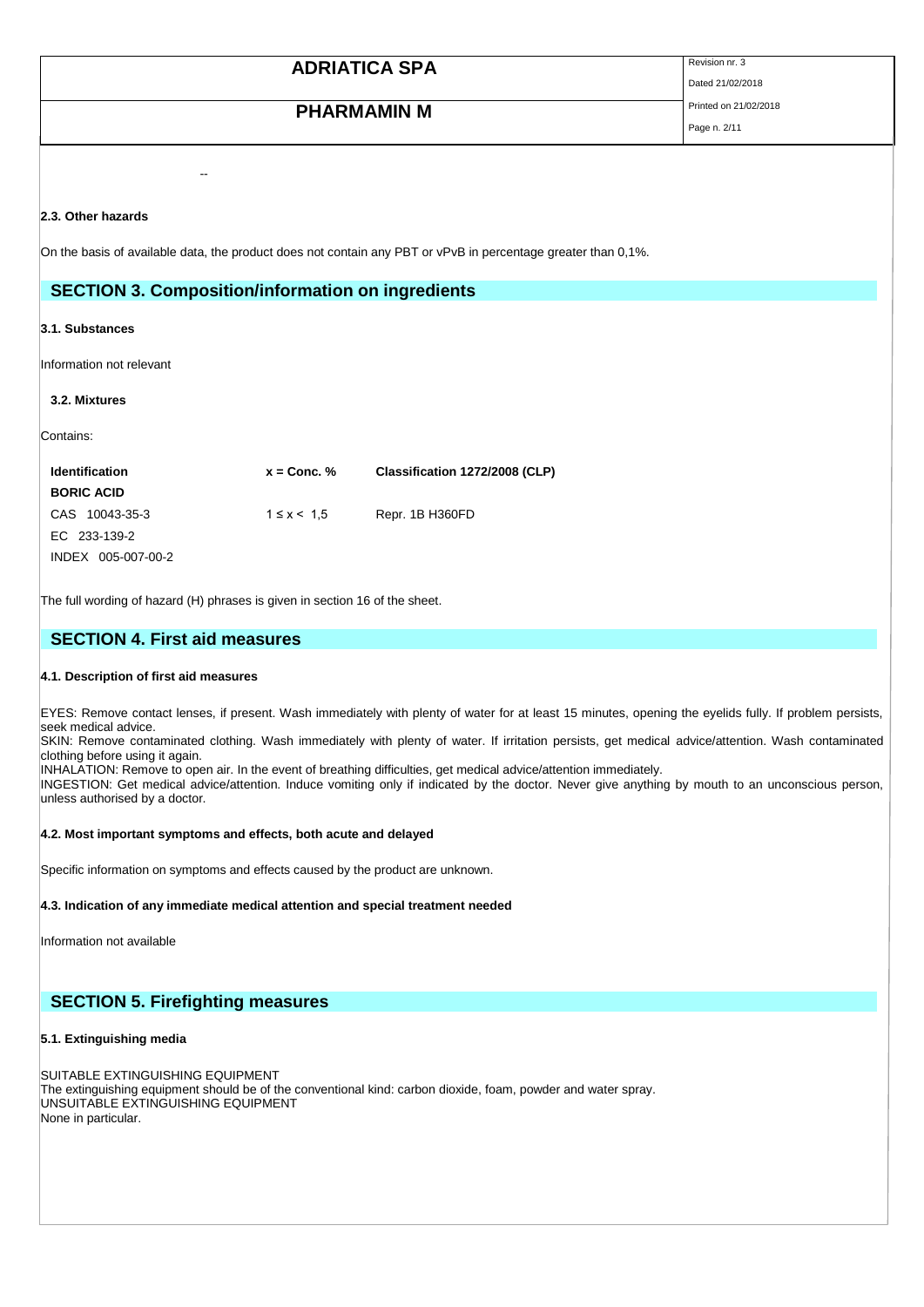| <b>ADRIATICA SPA</b> | Revision nr. 3<br>Dated 21/02/2018    |
|----------------------|---------------------------------------|
| <b>PHARMAMIN M</b>   | Printed on 21/02/2018<br>Page n. 3/11 |

#### **5.2. Special hazards arising from the substance or mixture**

HAZARDS CAUSED BY EXPOSURE IN THE EVENT OF FIRE Do not breathe combustion products.

#### **5.3. Advice for firefighters**

#### GENERAL INFORMATION

Use jets of water to cool the containers to prevent product decomposition and the development of substances potentially hazardous for health. Always wear full fire prevention gear. Collect extinguishing water to prevent it from draining into the sewer system. Dispose of contaminated water used for extinction and the remains of the fire according to applicable regulations.

SPECIAL PROTECTIVE EQUIPMENT FOR FIRE-FIGHTERS

Normal fire fighting clothing i.e. fire kit (BS EN 469), gloves (BS EN 659) and boots (HO specification A29 and A30) in combination with self-contained open circuit positive pressure compressed air breathing apparatus (BS EN 137).

### **SECTION 6. Accidental release measures**

#### **6.1. Personal precautions, protective equipment and emergency procedures**

#### Block the leakage if there is no hazard.

Wear suitable protective equipment (including personal protective equipment referred to under Section 8 of the safety data sheet) to prevent any contamination of skin, eyes and personal clothing. These indications apply for both processing staff and those involved in emergency procedures.

#### **6.2. Environmental precautions**

The product must not penetrate into the sewer system or come into contact with surface water or ground water.

#### **6.3. Methods and material for containment and cleaning up**

Collect the leaked product into a suitable container. If the product is flammable, use explosion-proof equipment. Evaluate the compatibility of the container to be used, by checking section 10. Absorb the remainder with inert absorbent material. Make sure the leakage site is well aired. Contaminated material should be disposed of in compliance with the provisions set forth in point 13.

#### **6.4. Reference to other sections**

Any information on personal protection and disposal is given in sections 8 and 13.

### **SECTION 7. Handling and storage**

#### **7.1. Precautions for safe handling**

Before handling the product, consult all the other sections of this material safety data sheet. Avoid leakage of the product into the environment. Do not eat, drink or smoke during use. Remove any contaminated clothes and personal protective equipment before entering places in which people eat.

#### **7.2. Conditions for safe storage, including any incompatibilities**

Store only in the original container. Store the containers sealed, in a well ventilated place, away from direct sunlight. Keep containers away from any incompatible materials, see section 10 for details.

#### **7.3. Specific end use(s)**

Information not available

### **SECTION 8. Exposure controls/personal protection**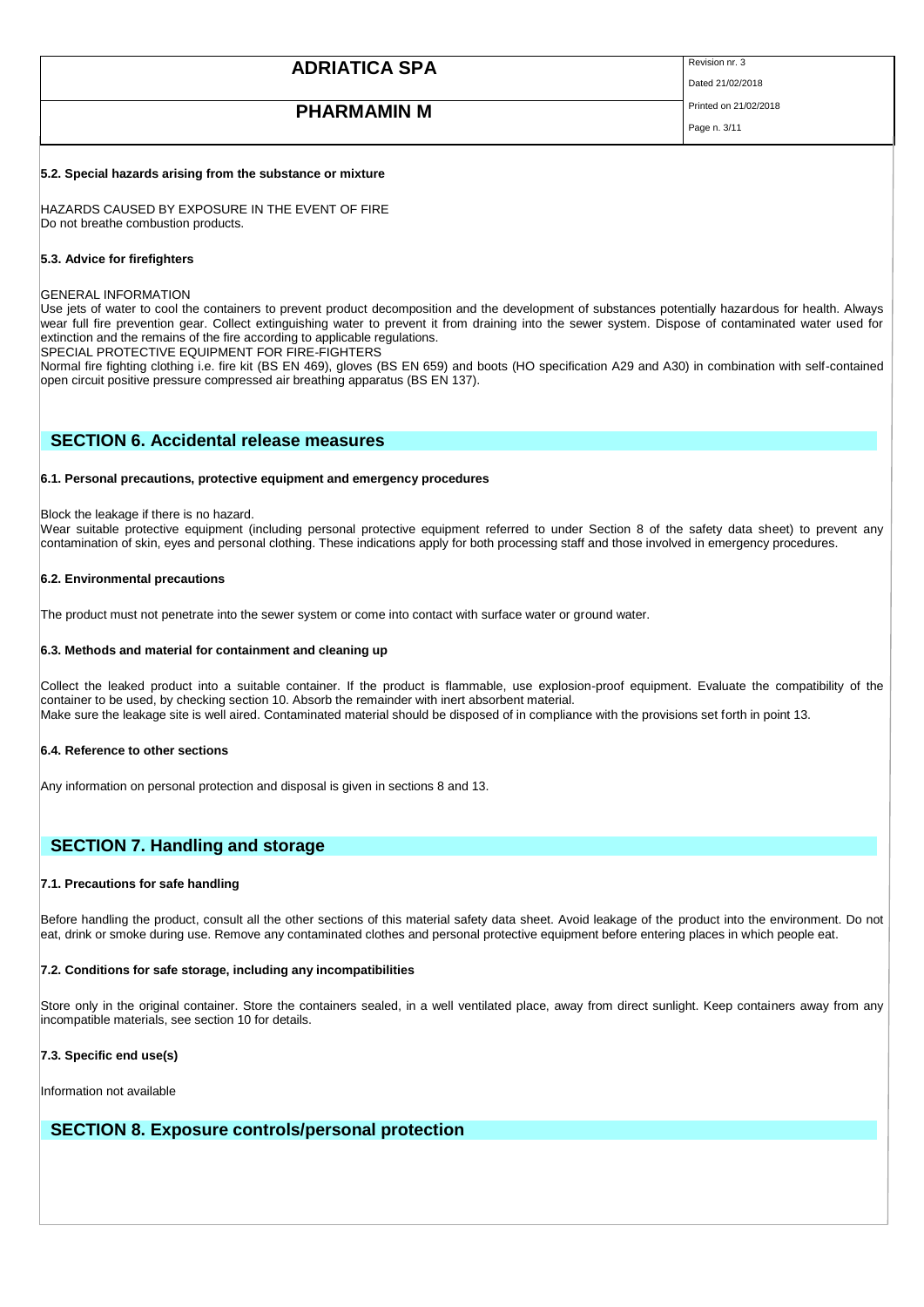| <b>ADRIATICA SPA</b> | Revision nr. 3<br>Dated 21/02/2018    |
|----------------------|---------------------------------------|
| <b>PHARMAMIN M</b>   | Printed on 21/02/2018<br>Page n. 4/11 |
|                      |                                       |

#### **8.1. Control parameters**

Regulatory References:

| ESP | España           | INSHT - Límites de exposición profesional para agentes químicos en |
|-----|------------------|--------------------------------------------------------------------|
|     |                  | España 2017                                                        |
|     | <b>TLV-ACGIH</b> | <b>ACGIH 2017</b>                                                  |

#### **BORIC ACID**

| <b>Threshold Limit Value</b> |            |        |     |            |     |  |
|------------------------------|------------|--------|-----|------------|-----|--|
| Type                         | Country    | TWA/8h |     | STEL/15min |     |  |
|                              |            | mg/m3  | ppm | mg/m3      | ppm |  |
| <b>VLA</b>                   | <b>ESP</b> |        |     |            |     |  |
| <b>TLV-ACGIH</b>             |            |        |     |            |     |  |

Legend:

 $|C|$  = CEILING ; INHAL = Inhalable Fraction ; RESP = Respirable Fraction ; THORA = Thoracic Fraction.

#### **8.2. Exposure controls**

As the use of adequate technical equipment must always take priority over personal protective equipment, make sure that the workplace is well aired through effective local aspiration.

When choosing personal protective equipment, ask your chemical substance supplier for advice.

Personal protective equipment must be CE marked, showing that it complies with applicable standards.

#### HAND PROTECTION

Protect hands with category III work gloves (see standard EN 374).

The following should be considered when choosing work glove material: compatibility, degradation, failure time and permeability.

The work gloves' resistance to chemical agents should be checked before use, as it can be unpredictable. The gloves' wear time depends on the duration and type of use.

#### SKIN PROTECTION

Wear category I professional long-sleeved overalls and safety footwear (see Directive 89/686/EEC and standard EN ISO 20344). Wash body with soap and water after removing protective clothing.

#### EYE PROTECTION

Wear airtight protective goggles (see standard EN 166).

#### RESPIRATORY PROTECTION

If the threshold value (e.g. TLV-TWA) is exceeded for the substance or one of the substances present in the product, use a mask with a type B filter whose class (1, 2 or 3) must be chosen according to the limit of use concentration. (see standard EN 14387). In the presence of gases or vapours of various kinds and/or gases or vapours containing particulate (aerosol sprays, fumes, mists, etc.) combined filters are required.

Respiratory protection devices must be used if the technical measures adopted are not suitable for restricting the worker's exposure to the threshold values considered. The protection provided by masks is in any case limited.

If the substance considered is odourless or its olfactory threshold is higher than the corresponding TLV-TWA and in the case of an emergency, wear open-circuit compressed air breathing apparatus (in compliance with standard EN 137) or external air-intake breathing apparatus (in compliance with standard EN 138). For a correct choice of respiratory protection device, see standard EN 529.

#### ENVIRONMENTAL EXPOSURE CONTROLS

The emissions generated by manufacturing processes, including those generated by ventilation equipment, should be checked to ensure compliance with environmental standards.

## **SECTION 9. Physical and chemical properties**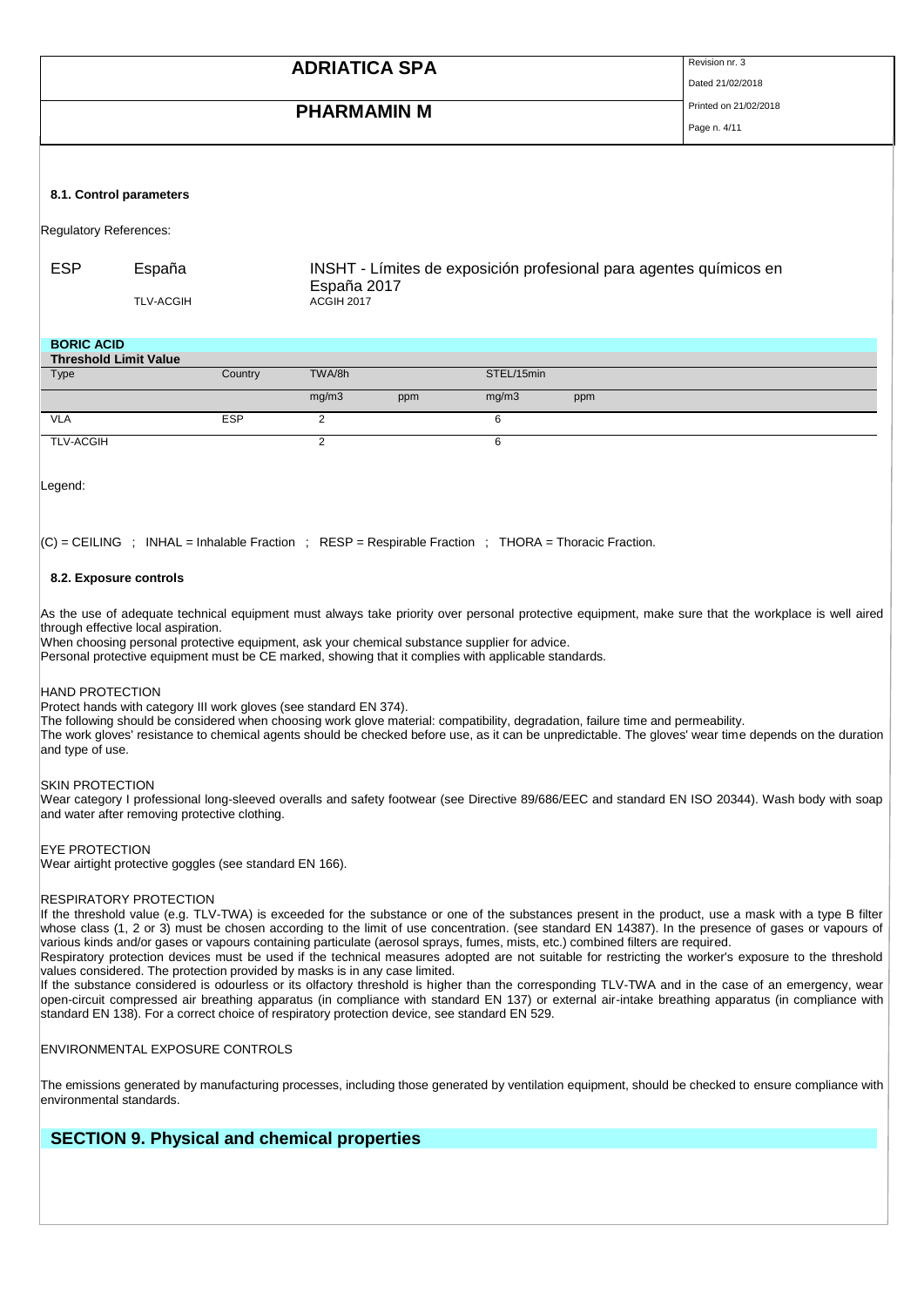# **PHARMAMIN M** Printed on 21/02/2018

Dated 21/02/2018

# Page n. 5/11

#### **9.1. Information on basic physical and chemical properties**

| Colour<br>beige<br>Not available<br>Odour<br>Odour threshold<br>Not available<br>рH<br>Not available<br>Melting point / freezing point<br>Initial boiling point<br>Not available<br>Boiling range<br>Not available<br>Flash point<br>Not available<br><b>Evaporation Rate</b><br>Not available<br>Flammability of solids and gases<br>not applicable<br>Lower inflammability limit<br>Not available<br>Upper inflammability limit<br>Not available<br>Lower explosive limit<br>Not available<br>Upper explosive limit<br>Not available<br>Vapour pressure<br>Not available<br>Vapour density<br>Not available<br>Relative density<br>Not available<br>soluble in water<br>Solubility<br>Partition coefficient: n-octanol/water<br>Not available<br>Auto-ignition temperature<br>Not available<br>Not available<br>Decomposition temperature<br>Viscosity<br>Not available<br>Explosive properties<br>not applicable<br>Oxidising properties<br>not applicable | 4.0-4.5 (1% water solution at $T = 20^{\circ}C$ ) |
|---------------------------------------------------------------------------------------------------------------------------------------------------------------------------------------------------------------------------------------------------------------------------------------------------------------------------------------------------------------------------------------------------------------------------------------------------------------------------------------------------------------------------------------------------------------------------------------------------------------------------------------------------------------------------------------------------------------------------------------------------------------------------------------------------------------------------------------------------------------------------------------------------------------------------------------------------------------|---------------------------------------------------|
|---------------------------------------------------------------------------------------------------------------------------------------------------------------------------------------------------------------------------------------------------------------------------------------------------------------------------------------------------------------------------------------------------------------------------------------------------------------------------------------------------------------------------------------------------------------------------------------------------------------------------------------------------------------------------------------------------------------------------------------------------------------------------------------------------------------------------------------------------------------------------------------------------------------------------------------------------------------|---------------------------------------------------|

#### **9.2. Other information**

Information not available

# **SECTION 10. Stability and reactivity**

#### **10.1. Reactivity**

There are no particular risks of reaction with other substances in normal conditions of use.

BORIC ACID Decomposes above 100°C/212°F.

#### **10.2. Chemical stability**

The product is stable in normal conditions of use and storage.

#### **10.3. Possibility of hazardous reactions**

No hazardous reactions are foreseeable in normal conditions of use and storage.

BORIC ACID Risk of explosion on contact with: acetic anhydride.

#### **10.4. Conditions to avoid**

None in particular. However the usual precautions used for chemical products should be respected.

#### **10.5. Incompatible materials**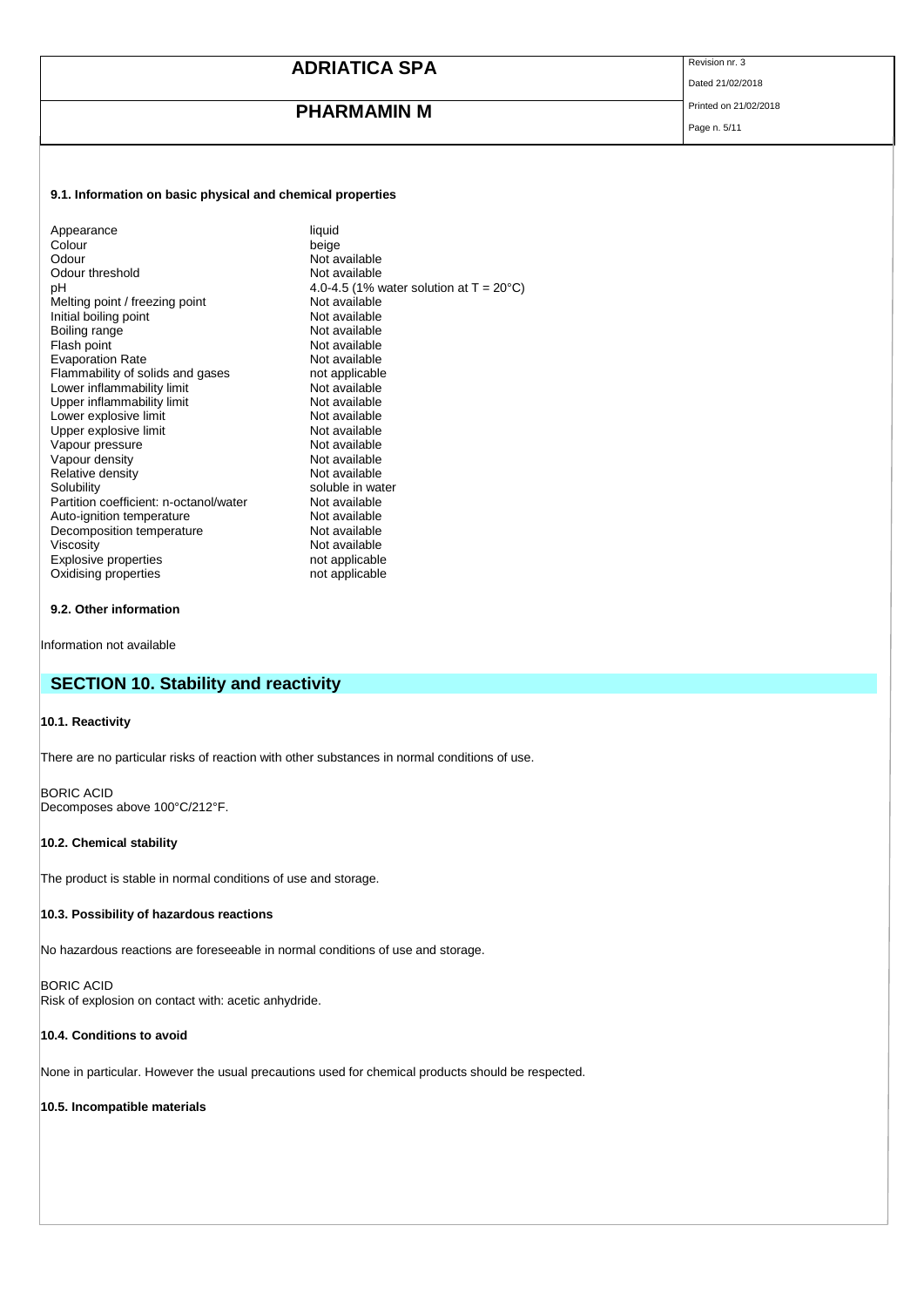Dated 21/02/2018

# **PHARMAMIN M** Printed on 21/02/2018

Page n. 6/11

Information not available

#### **10.6. Hazardous decomposition products**

BORIC ACID

May develop: boric anhydride,metaboric acid.

### **SECTION 11. Toxicological information**

In the absence of experimental data for the product itself, health hazards are evaluated according to the properties of the substances it contains, using the criteria specified in the applicable regulation for classification. It is therefore necessary to take into account the concentration of the individual hazardous substances indicated in section 3, to evaluate the toxicological effects of exposure to the product.

#### **11.1. Information on toxicological effects**

Metabolism, toxicokinetics, mechanism of action and other information

Information not available

Information on likely routes of exposure

Information not available

Delayed and immediate effects as well as chronic effects from short and long-term exposure

Information not available

Interactive effects

Information not available

ACUTE TOXICITY

LC50 (Inhalation) of the mixture:Not classified (no significant component) LD50 (Oral) of the mixture:Not classified (no significant component) LD50 (Dermal) of the mixture:Not classified (no significant component)

BORIC ACID

LD50 (Oral) 2660 mg/kg Rat

LD50 (Dermal) > 2000 mg/kg Rabbit

LC50 (Inhalation) 0,16 mg/l/4h Rat

**SKIN CORROSION / IRRITATION** 

Does not meet the classification criteria for this hazard class

SERIOUS EYE DAMAGE / IRRITATION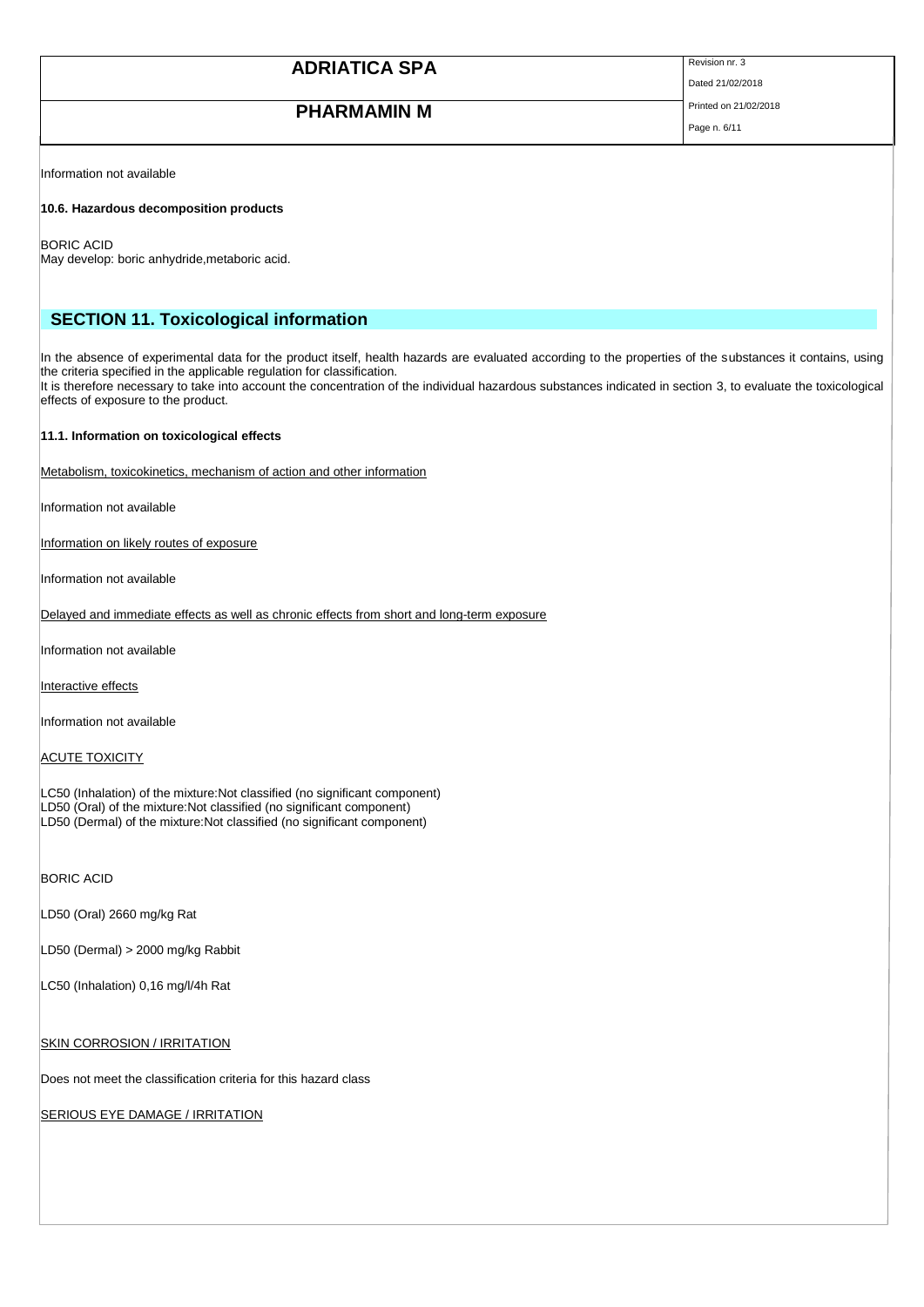| <b>ADRIATICA SPA</b>                                            | Revision nr. 3<br>Dated 21/02/2018 |
|-----------------------------------------------------------------|------------------------------------|
| <b>PHARMAMIN M</b>                                              | Printed on 21/02/2018              |
|                                                                 | Page n. 7/11                       |
| Does not meet the classification criteria for this hazard class |                                    |
| <b>RESPIRATORY OR SKIN SENSITISATION</b>                        |                                    |
| Does not meet the classification criteria for this hazard class |                                    |
| <b>GERM CELL MUTAGENICITY</b>                                   |                                    |
| Does not meet the classification criteria for this hazard class |                                    |
| <b>CARCINOGENICITY</b>                                          |                                    |
| Does not meet the classification criteria for this hazard class |                                    |
| <b>REPRODUCTIVE TOXICITY</b>                                    |                                    |
| Does not meet the classification criteria for this hazard class |                                    |
| <b>STOT - SINGLE EXPOSURE</b>                                   |                                    |
| Does not meet the classification criteria for this hazard class |                                    |
| <b>STOT - REPEATED EXPOSURE</b>                                 |                                    |
| Does not meet the classification criteria for this hazard class |                                    |
| <b>ASPIRATION HAZARD</b>                                        |                                    |

Does not meet the classification criteria for this hazard class

# **SECTION 12. Ecological information**

Use this product according to good working practices. Avoid littering. Inform the competent authorities, should the product reach waterways or contaminate soil or vegetation.

#### **12.1. Toxicity**

Information not available

#### **12.2. Persistence and degradability**

| Degradability: information not available |                |
|------------------------------------------|----------------|
| Solubility in water                      | $> 10000$ mg/l |
| <b>BORIC ACID</b>                        |                |
|                                          |                |

#### **12.3. Bioaccumulative potential**

| <b>BORIC ACID</b>                      |         |
|----------------------------------------|---------|
| Partition coefficient: n-octanol/water | $-1.09$ |
| <b>BCF</b>                             | 0.7     |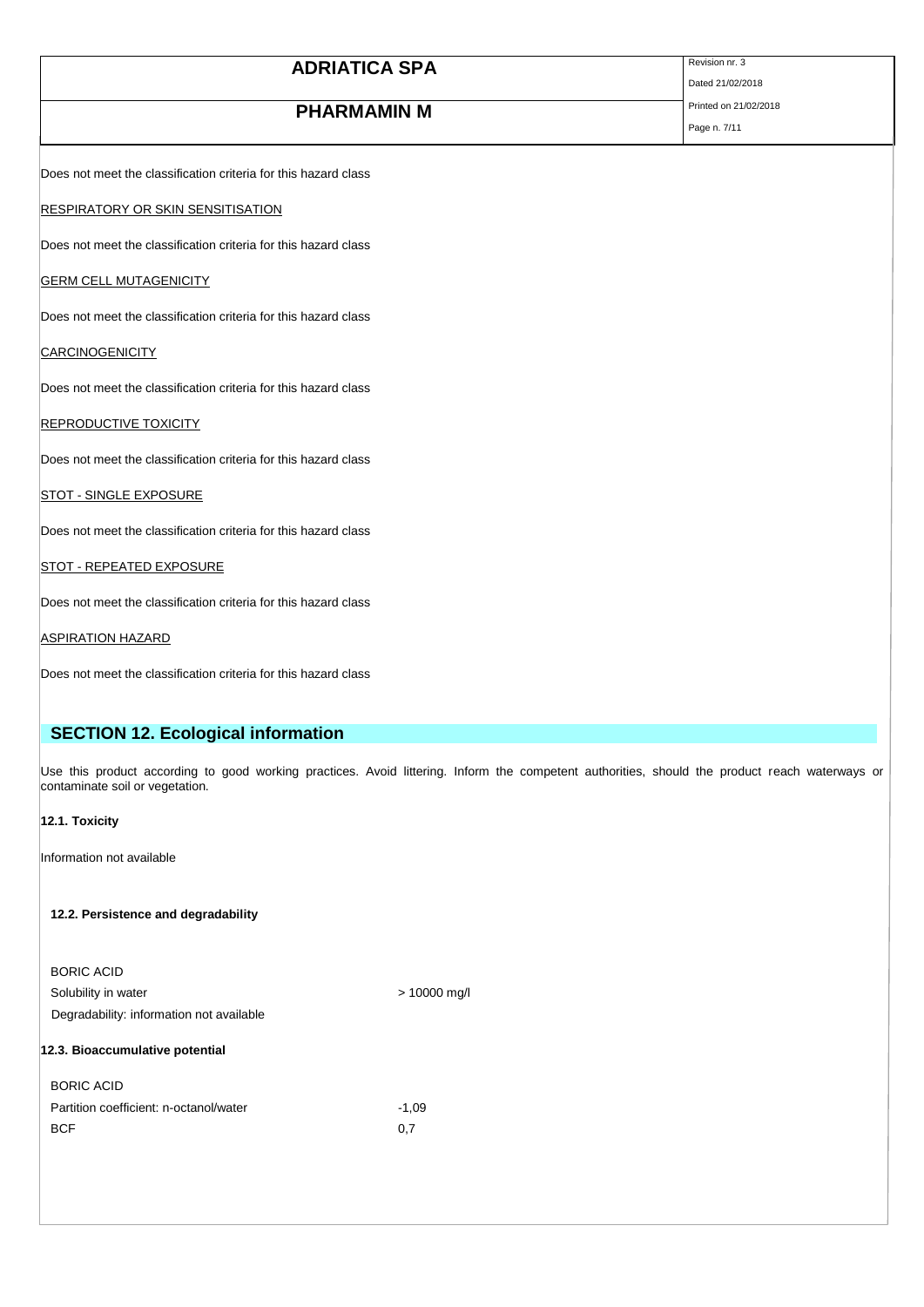Dated 21/02/2018

# **PHARMAMIN M** Printed on 21/02/2018

Page n. 8/11

#### **12.4. Mobility in soil**

Information not available

#### **12.5. Results of PBT and vPvB assessment**

On the basis of available data, the product does not contain any PBT or vPvB in percentage greater than 0,1%. **12.6. Other adverse effects**

Information not available

### **SECTION 13. Disposal considerations**

#### **13.1. Waste treatment methods**

Reuse, when possible. Neat product residues should be considered special non-hazardous waste. Disposal must be performed through an authorised waste management firm, in compliance with national and local regulations. CONTAMINATED PACKAGING

Contaminated packaging must be recovered or disposed of in compliance with national waste management regulations.

### **SECTION 14. Transport information**

The product is not dangerous under current provisions of the Code of International Carriage of Dangerous Goods by Road (ADR) and by Rail (RID), of the International Maritime Dangerous Goods Code (IMDG), and of the International Air Transport Association (IATA) regulations.

#### **14.1. UN number**

Not applicable

#### **14.2. UN proper shipping name**

Not applicable

#### **14.3. Transport hazard class(es)**

Not applicable

#### **14.4. Packing group**

Not applicable

#### **14.5. Environmental hazards**

Not applicable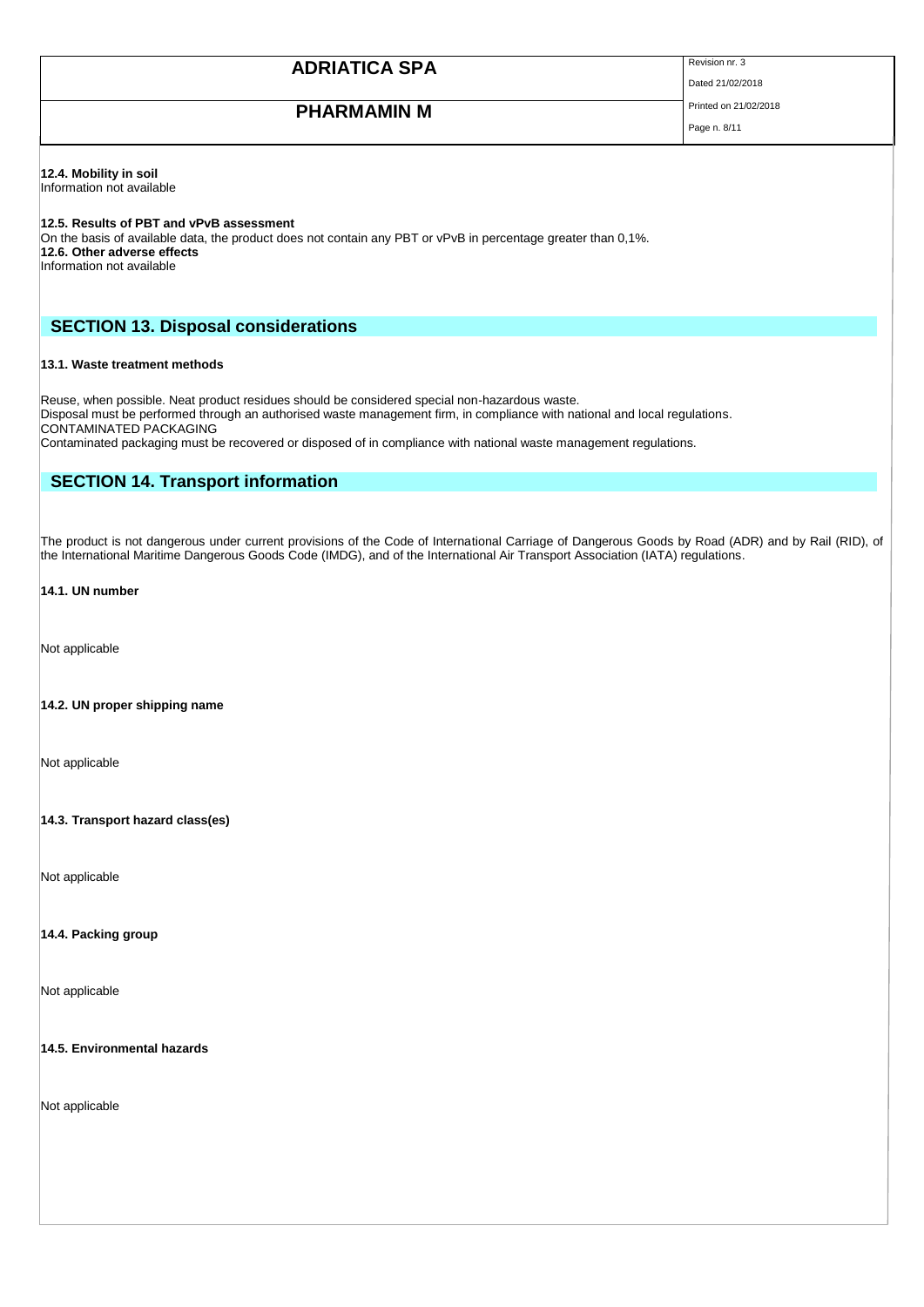| <b>ADRIATICA SPA</b>                                                                                           | Revision nr. 3                            |
|----------------------------------------------------------------------------------------------------------------|-------------------------------------------|
|                                                                                                                | Dated 21/02/2018<br>Printed on 21/02/2018 |
| <b>PHARMAMIN M</b>                                                                                             | Page n. 9/11                              |
|                                                                                                                |                                           |
|                                                                                                                |                                           |
| 14.6. Special precautions for user                                                                             |                                           |
|                                                                                                                |                                           |
| Not applicable                                                                                                 |                                           |
|                                                                                                                |                                           |
| 14.7. Transport in bulk according to Annex II of Marpol and the IBC Code                                       |                                           |
|                                                                                                                |                                           |
| Information not relevant                                                                                       |                                           |
| <b>SECTION 15. Regulatory information</b>                                                                      |                                           |
| 15.1. Safety, health and environmental regulations/legislation specific for the substance or mixture           |                                           |
| Seveso Category - Directive 2012/18/EC: None                                                                   |                                           |
|                                                                                                                |                                           |
| Restrictions relating to the product or contained substances pursuant to Annex XVII to EC Regulation 1907/2006 |                                           |
| Contained substance                                                                                            |                                           |
| Point<br>30<br><b>BORIC ACID</b>                                                                               |                                           |
| Substances in Candidate List (Art. 59 REACH)                                                                   |                                           |
| <b>BORIC ACID</b>                                                                                              |                                           |
|                                                                                                                |                                           |
| Substances subject to authorisarion (Annex XIV REACH)                                                          |                                           |
| None                                                                                                           |                                           |
| Substances subject to exportation reporting pursuant to (EC) Reg. 649/2012:                                    |                                           |
| None                                                                                                           |                                           |
| Substances subject to the Rotterdam Convention:                                                                |                                           |
|                                                                                                                |                                           |
| None                                                                                                           |                                           |
| Substances subject to the Stockholm Convention:                                                                |                                           |
| None                                                                                                           |                                           |
| Healthcare controls                                                                                            |                                           |
| Information not available                                                                                      |                                           |
|                                                                                                                |                                           |
| 15.2. Chemical safety assessment                                                                               |                                           |
| No chemical safety assessment has been processed for the mixture and the substances it contains.               |                                           |
|                                                                                                                |                                           |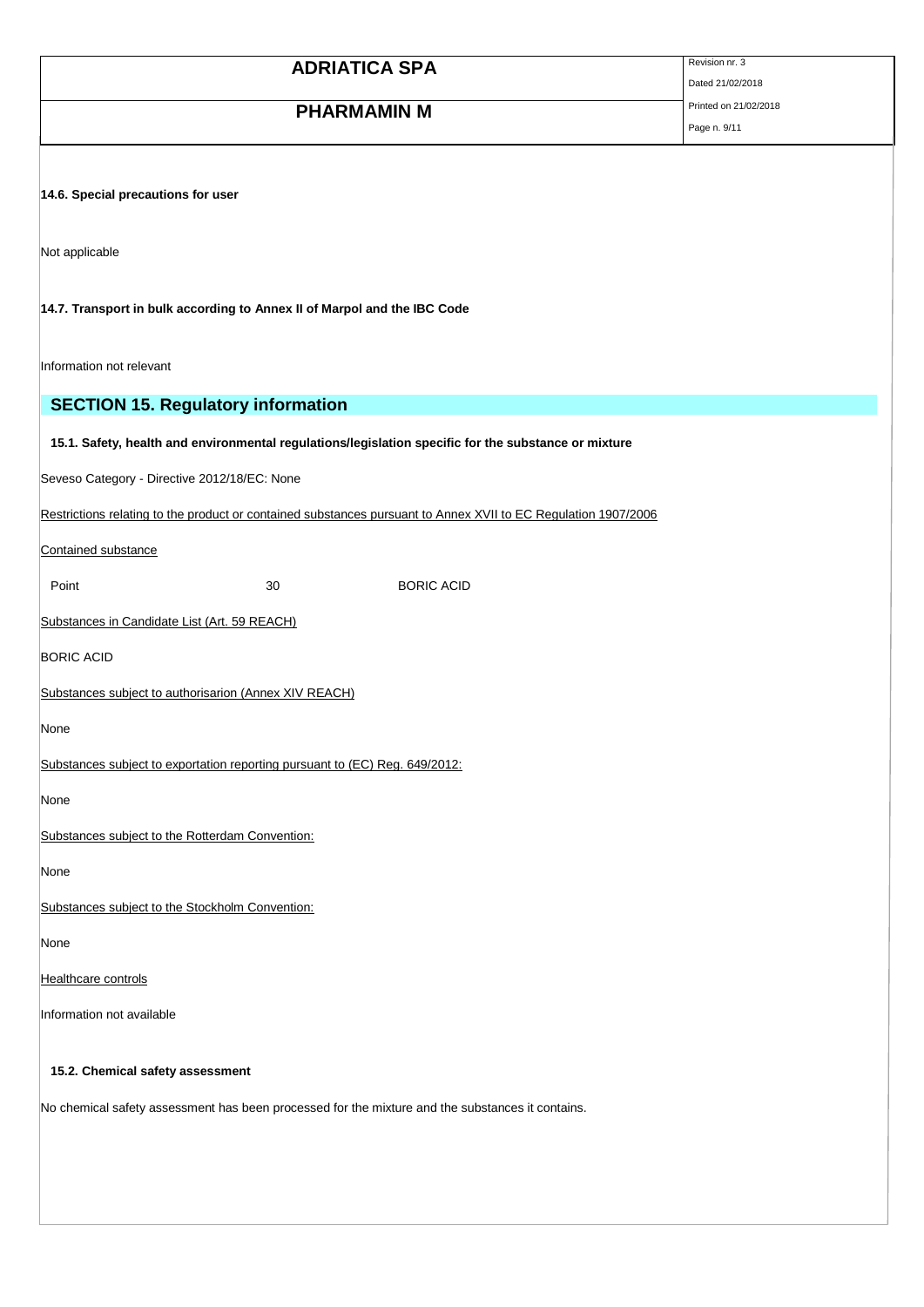# **PHARMAMIN M** Printed on 21/02/2018

Dated 21/02/2018

Page n. 10/11

### **SECTION 16. Other information**

Text of hazard (H) indications mentioned in section 2-3 of the sheet:

| Repr. 1B      | Reproductive toxicity, category 1B                 |
|---------------|----------------------------------------------------|
| <b>H360FD</b> | May damage fertility. May damage the unborn child. |
| <b>EUH210</b> | Safety data sheet available on request.            |

LEGEND:

- ADR: European Agreement concerning the carriage of Dangerous goods by Road
- CAS NUMBER: Chemical Abstract Service Number
- CE50: Effective concentration (required to induce a 50% effect)
- CE NUMBER: Identifier in ESIS (European archive of existing substances)
- CLP: EC Regulation 1272/2008
- DNEL: Derived No Effect Level
- EmS: Emergency Schedule
- GHS: Globally Harmonized System of classification and labeling of chemicals
- IATA DGR: International Air Transport Association Dangerous Goods Regulation
- IC50: Immobilization Concentration 50%
- IMDG: International Maritime Code for dangerous goods
- IMO: International Maritime Organization
- INDEX NUMBER: Identifier in Annex VI of CLP
- LC50: Lethal Concentration 50%
- LD50: Lethal dose 50%
- OEL: Occupational Exposure Level
- PBT: Persistent bioaccumulative and toxic as REACH Regulation
- PEC: Predicted environmental Concentration
- PEL: Predicted exposure level
- PNEC: Predicted no effect concentration
- REACH: EC Regulation 1907/2006
- RID: Regulation concerning the international transport of dangerous goods by train
- TLV: Threshold Limit Value
- TLV CEILING: Concentration that should not be exceeded during any time of occupational exposure.
- TWA STEL: Short-term exposure limit
- TWA: Time-weighted average exposure limit

- 
- 
- 
- 
- 
- 
- INRS Fiche Toxicologique (toxicological sheet)
- Patty Industrial Hygiene and Toxicology
- N.I. Sax Dangerous properties of Industrial Materials-7, 1989 Edition
- IFA GESTIS website
- ECHA website
- Database of SDS models for chemicals Ministry of Health and ISS (Istituto Superiore di Sanità) Italy
- Note for users:

The information contained in the present sheet are based on our own knowledge on the date of the last version. Users must verify the suitability and

- VOC: Volatile organic Compounds vPvB: Very Persistent and very Bioaccumulative as for REACH Regulation - WGK: Water hazard classes (German). GENERAL BIBLIOGRAPHY 1. Regulation (EC) 1907/2006 (REACH) of the European Parliament 2. Regulation (EC) 1272/2008 (CLP) of the European Parliament 3. Regulation (EU) 790/2009 (I Atp. CLP) of the European Parliament 4. Regulation (EU) 2015/830 of the European Parliament 5. Regulation (EU) 286/2011 (II Atp. CLP) of the European Parliament 6. Regulation (EU) 618/2012 (III Atp. CLP) of the European Parliament 7. Regulation (EU) 487/2013 (IV Atp. CLP) of the European Parliament 8. Regulation (EU) 944/2013 (V Atp. CLP) of the European Parliament 9. Regulation (EU) 605/2014 (VI Atp. CLP) of the European Parliament 10. Regulation (EU) 2015/1221 (VII Atp. CLP) of the European Parliament
	- 11. Regulation (EU) 2016/918 (VIII Atp. CLP) of the European Parliament
	- 12. Regulation (EU) 2016/1179 (IX Atp. CLP)
	- 13. Regulation (EU) 2017/776 (X Atp. CLP)
	- The Merck Index. 10th Edition
	- Handling Chemical Safety